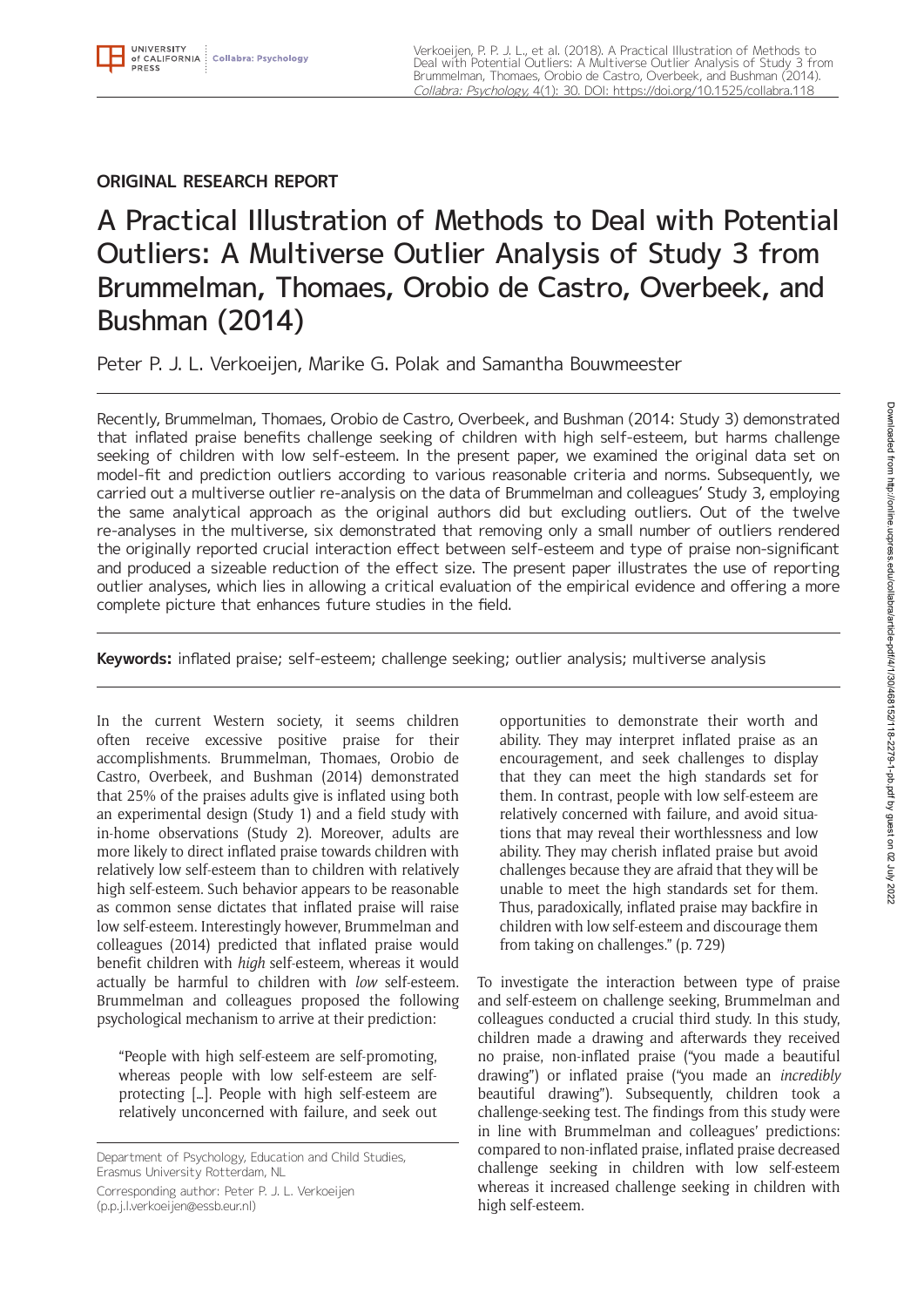Brummelman and colleagues (2014) used a linear regression in their third study to predict challenge seeking from, self-esteem, type of praise and the interaction between self-esteem and type of praise. It is well known that outliers can have a substantive influence on the outcomes of regression analysis. However, an outlier analysis was not reported by Brummelman and colleagues. In their paper with best-practice recommendations for defining, identifying, and handling outliers, Aguinis, Gottfredson, and Joo (2013) distinguish three types of outliers. Furthermore, these authors describe various outlier diagnostics and show that for each diagnostic various (numerical) cut-offs exist to flag extreme cases. Also, various handling techniques for each outlier type are described. As a result, an outlier analysis is very likely to produce a multiverse of outcomes (cf. Steegen, Tuerlinckx, Gelman, & Vanpaemel, 2016).

In the present study, we will demonstrate, following guidelines by Aguinis and colleagues how such multiverse arises when an outlier analysis is conducted on the data of Brummelman and colleagues' (2014) third study. By doing so, we aim to underline a more general point, namely that reporting outlier analyses is an important aspect of methodological transparency that allows for a critical evaluation of the empirical evidence for a particular hypothesis. Furthermore, such practice could enhance follow-up studies as it provides a more complete picture of the population(s) of interest to other researchers in the field.

According to Aguinis and colleagues (2013), outliers can be defined as data points that lie at a distance of other data. Furthermore, they distinguish the following three types of outliers: (1) error outliers, which are the result of errors in data coding; (2) interesting outliers, which contain unexpected knowledge because they were sampled from a different population; and (3) influential outliers, which are accurate data points that are not error or interesting outliers but that do have a substantial influence on the conclusions. We will focus on identifying and handling influential outliers from Brummelman and colleagues' (2013) third study. Regarding influential outliers, Aguinis and colleagues make a distinction between model fit outliers, i.e., cases that affect model fit indices, and prediction outliers, i.e., cases that influence parameter estimates. Aguinis and colleagues (**Figure 2**, p. 289) list three general ways of handling outliers, by recommending to report findings with and without either of the following approaches: (1) respecifying the model, (2) removing outliers, and (3) robust approaches. Respecification refers to adding additional terms, such as a term that models nonlinearity, to the regression equation. Here, the main focus will be on the second point, that is, comparing results with and without outliers present.

#### **Identifying outliers in Brummelman and colleagues' Study 3 Model fit outliers**

Aguinis and colleagues (2013) recommend to use a twostep procedure for the identification of model-fit outliers. The first step is to identify univariate or multivariate outliers. This is done by combining data visualization with

a quantitative approach. The second step involves assessing the change in model fit after excluding the outliers from the first step. For Brummelman and colleagues' (2013) Study 3, we employed this two-step procedure to examine the impact of univariate outliers because they can have a strong impact on the model fit. We examined the distribution of the scores on the dependent variable, i.e., the challenge-seeking score, which was measured on a scale ranging from 0 through 4, and the self-esteem scores, which ranged from 0 through 3.

**Challenge seeking scores.** The distribution of the challenge seeking scores appeared to be approximately normal. Furthermore, according to conventional criteria (e.g., Tabachnick & Fidell, 2013), that is, z-scores > 3.29 or < –3.29, or scores identified as extremes in a boxplot (with extremely high being defined  $>$  third quartile + 1.5 $*$ interquartile range and extremely low being defined < first quartile –  $1.5^*$  interquartile range), there were no outliers in the challenge seeking scores.

**Self-esteem scores.** The distribution of the self-esteem scores was skewed to the left with a small number of children having low self-esteem scores. The self-esteem z-scores are presented in **Figure 1**. According to the z-score criterion mentioned above (i.e., z-score > 3.29 or  $\langle -3.29 \rangle$ , three children qualified as low outliers. These children had raw self-esteem scores of 0.67, 1 and 1. Because the self-esteem scores were not normally distributed, the use of the z-score outlier criterion should be treated with caution. The assumption underlying this criterion is that the data come from a standard normal distribution, where outliers are defined as scores that are unlikely given the assumed probability distribution. The criterion of  $z > 3.29$  or  $z < -3.29$  implies that scores that belong to the most extreme 0.1% of the reference distribution as considered as extremes. However, when the distribution is skewed, which is the case for



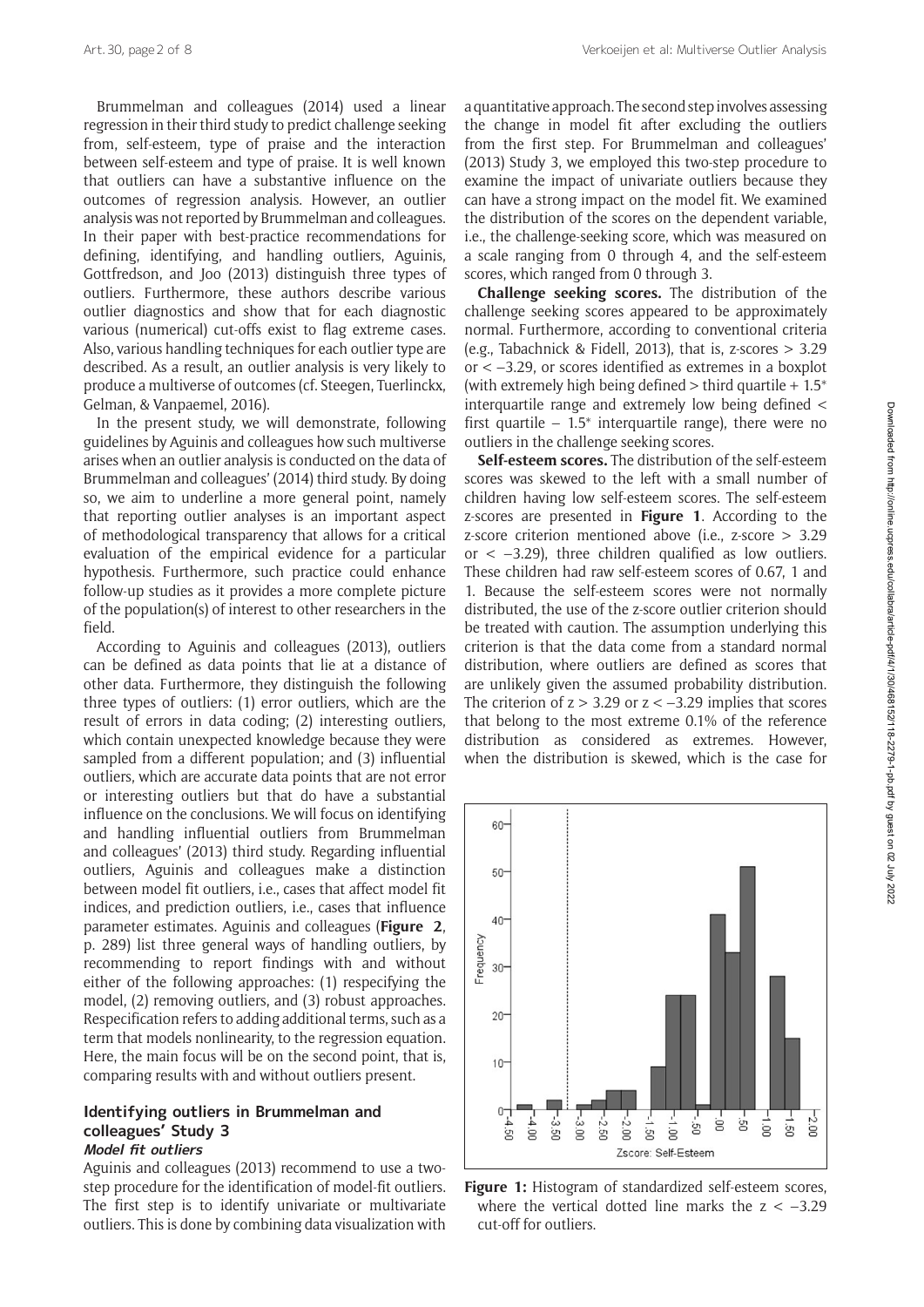self-esteem, one would have different expectations for the pattern of scores, and hence the z-score method may not be accurate. One way to deal with this issue is to compare identified extremes according to the z-criterion with extremes identified on the basis of an alternative reference distribution that more closely resembles a skewed distribution. Many alternative distributions could be considered here, for instance the *F*-distribution is a commonly known probability distribution with a skewed shape. We therefore transformed raw self-esteem scores, *x*i , so that we could determine the extremity of scores under the *F*-distribution (i.e.,  $x_i = t_i^2$ , where *t*-scores are the standardized differences from the sample mean, following the well-known principle  $t^2 = F$ ; see appendix for the histogram of transformed scores). In the *F*(1, 239) distribution, the critical value at 0.1% equals 11.10. Given this cut-off, the same three scores as earlier mentioned would be marked as extremes.

An alternative (nonparametric) method to identify univariate outliers, which does not strictly rely on the normality assumption, is the "boxplot criterion". According to the cut-offs associated with the "boxplot criterion", i.e., raw self-esteem score > 3 or raw self-esteem score < 1.50, there were no high outliers, but there were six low outliers.

#### **Prediction outliers**

Aguinis and colleagues (2013) propose that the following techniques should be used to identify prediction outliers: calculate for each case (1) DFFITS<sub>i</sub> (DIFFerence in FIT, Standardized); (2) Cook's *D<sub>i</sub>,* and (3) DFBETAS<sub>ij</sub> (DIFFerence in BETA, Standardized). We applied these techniques to the data from Brummelman and colleagues' (2014) Study 3.

**DFFITS**<sub>i</sub> (henceforth DFFITS). DFFITS is a diagnostic that indicates the influence of a single data point in a least squares regression. DFFITS can be understood as the standardized change in the predicted value for a data point when that point is left out of the regression analysis. For a data point to be considered a prediction outlier, Parke (2013) suggests a DFFITS cut-off score of 2. According to this cut-off score, there are no prediction outliers in Brummelman and colleagues' (2014) Study 3. Aguinis and colleagues (2013), however, recommend the following cut-off scores for DFFITS:  $+- 2*sqrt[(k + 1)/n]$ , where *k* represents the number of predictors in the model, and *n* represents the number of observations. The regression model in Brummelman and colleagues' (2013) study had five predictors: one for self-esteem, two for the dummy variables associated with type of praise and two for the interaction terms. Hence, the DFFITS cut-off scores were  $+- 2*sqrt{5 + 1}/240$  =  $+- 0.3162$ . According to these cut-off scores, seven cases in Brummelman and colleagues' Study 3 were identified as prediction outliers.

**Cook's distance.** Cook's distance (henceforth *D*) quantifies the influence of a single data point on the parameter estimates in a least-squares regression analysis based on the residual and/or the leverage of that data point. With respect to *D*, several cut-off rules exist to identify prediction outliers (e.g., Bollen & Jackman, 1990; Cook & Weisberg, 1982; Cook & Weisberg, 1999; Fox, 1993). When it comes to numerical cut-offs, one guideline is to use *D >* 1, whereas other guidelines suggest using *D >* 



**Figure 2:** Histogram of Cook's *D* scores for a re-analysis of the original data of Brummelman and colleagues' (2013) third study, where the vertical dotted line marks the  $D > 4/(n-k-1) = 0.0171$  cut-off for outliers.

 $4/n$  or  $D > 4/(n-k-1)$ , with *n* referring to the sample size and *k* to the number of predictors in the model. Cooks' distances for the original regression model applied to the data in Brummelman and colleagues' (2014) third study are presented in **Figure 2**.

As can been seen in **Figure 2**, there are no values for *D* larger than 1. The other two guidelines yielded nearly identical cut-offs for outliers, with  $4/240 = 0.0167$  and  $4/(240-5-1) = 0.0171$ . Both cut-offs resulted in the identification of the same seven cases as prediction outliers, which were the same cases as were identified based on the DFFITS:  $+- 2*sqrt[(k + 1)/n]$  cutoffs. In **Figure 2**, these seven cases are located to the right of the vertical dotted line. Also based on visual inspection, these data points are clearly deviant from the other scores, that is, they have relatively large Cook's *D* scores (cf. Cook & Weisberg, 1999).

**DFBETAS**: (Henceforth DFBETAS). In a least squares linear regression model, DFBETAS can be calculated for each parameter estimate and indicate the difference in a parameter estimate with and without a particular data point. Cut-off recommendations differ for DFBETA. For example, Field (2013) suggests to use a cut-off score of 1, whereas Stevens (2002) suggests a cut-off score of 2. According to these cut-off scores, there are no prediction outliers in Brummelman and colleagues' (2014) third study. Aguinis and colleagues (2013) recommend the following cut-off scores to identify prediction outliers for DFBETAS:  $-$  + 2/sqrt(*n*). For Brummelman and colleagues' data this means that the cut-offs are:  $-+2$ /sqrt(240) =  $-+0.1291$ . Cases were labelled prediction outliers if at least one of the DFBETAS associated with the two interaction effect parameters (i.e., two dummy variables for praise type times × self-esteem) surpassed the cut-off score. Based on this criterion, we identified 17 prediction outliers.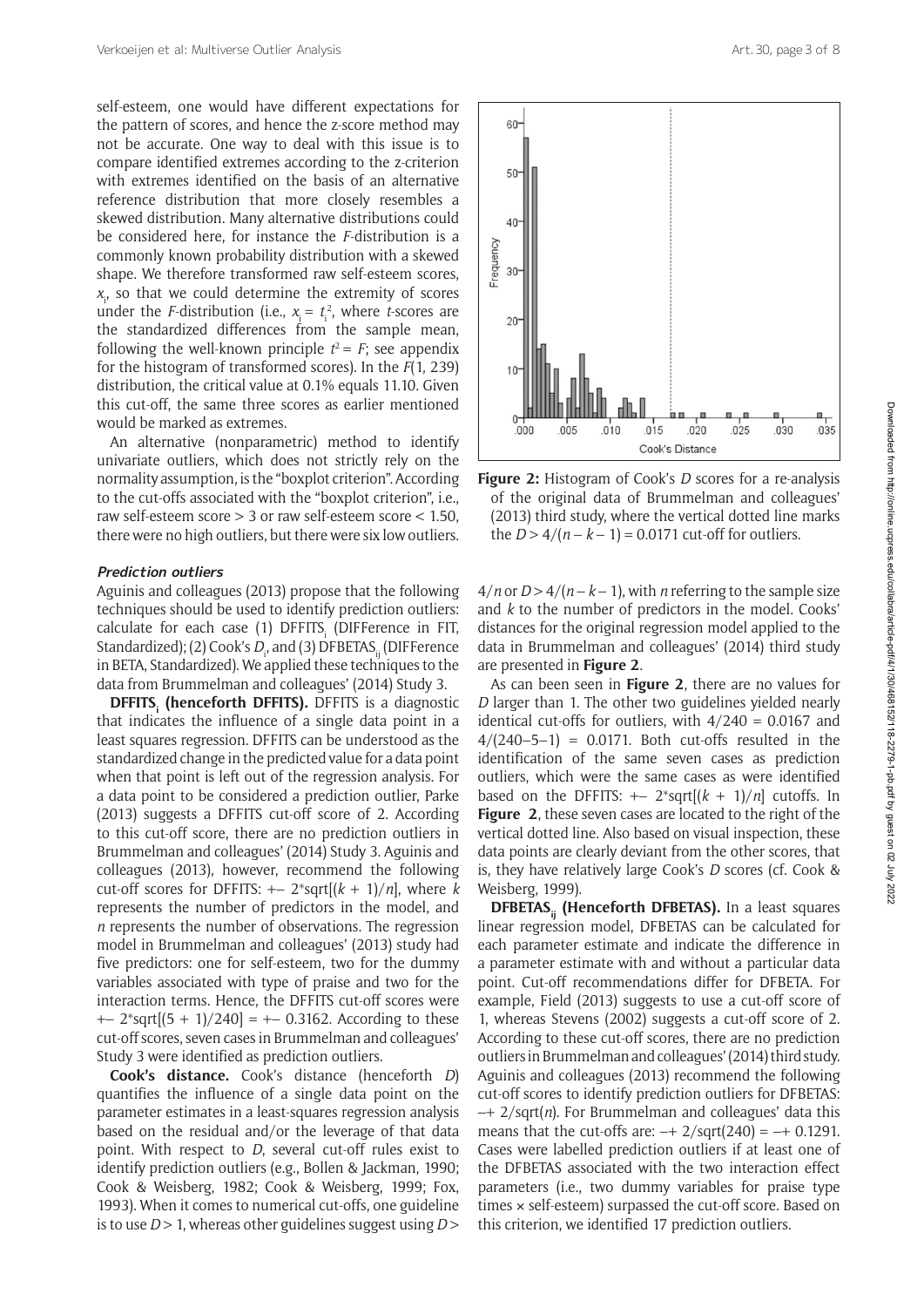# **Handling outliers from Brummelman and colleagues' Study 3**

The above examination suggests that Brummelman and colleagues' (2014) data from their third study might contain model fit and prediction outliers. Here we will focus on reporting the outcomes of the statistical analysis with and without the outliers (see also, Simons, Nelson, & Simonsohn, 2011; Tabachnick & Fidell, 2013) to provide transparency about the potential effect of these outliers on the results of the main analysis. However, Table 3 in Aguinis and colleagues (2013) paper makes clear that many other ways of handling outliers exist that fall outside the scope of the current paper. For instance, researchers may use robust approaches, such as Bayesian statistics or M-estimation to name a few. This latter approach was adopted by the original authors in a review of a previous version of the current paper. The original authors indicated that they performed a robust regression analysis using Iteratively Reweighted Least Squares with the majorization–minimization (MM) approach (e.g., Fox, 2015): "Self-esteem (centered), two dummy variables to index the three praise conditions (with inflated praise as comparison group), and the interactions between self-esteem and these dummy variables were entered as predictors. The praise  $\times$  self-esteem interaction was  $significant, \chi^2(2) = 8.52, p = .014" (personal communication)$ February 3rd, 2018).

In **Table 1**, we report eleven re-analyses of Brummelman and colleagues' data by removing any outliers identified according to the afore-described criteria and subsequently using the same analytical approach as Brummelman

and colleagues. Additionally, we report the outcome of the robust regression analyses conducted by the original authors. The outcomes of these analyses are presented in **Table 1**. **Figures 3** and **4** visually illustrate the consequences of removing the outliers in one of the re-analyses, namely re-analysis 2. **Figure 3** represents the regression lines of challenge seeking scores in Brummelman and colleagues' (2013) third study as a function of self-esteem, type of praise and the interaction between self-esteem and type of praise based on the complete original data. Data points left of the vertical line correspond to self-esteem z-scores lower than –3.29 and are clearly at a distance from the remaining data points in the scatterplot. **Figure 4** shows the results of the same regression analysis but with the three outliers removed. The difference between **Figures 3** and **4** in terms of the slopes of the regression lines may seem subtle, however within the observed range of self-esteem scores (i.e., from 1 to 3) it is clearly visible that the regression lines in **Figure 4** are more turned towards each other, which illustrates the non-significant interaction in this re-analysis.

In the present multiverse outlier analysis, six out of twelve re-analyses (i.e., 50%) revealed an outcome that was different from the originally reported one. In each of these six analyses, excluding a small proportion of cases rendered the crucial interaction between type of praise and self-esteem non-significant and it led to a considerable reduction of the effect sizes as compared to the original study. Also, in each of these six re-analyses, outlier removal rendered the correlation between self-esteem and

| Analysis       | <b>Outlier exclusion criterion</b>                              | #Excl.<br>$(\% )$ | <b>F-test interaction term</b> | $\eta$ 2<br>interaction | $\eta$ 2<br>Reduction |
|----------------|-----------------------------------------------------------------|-------------------|--------------------------------|-------------------------|-----------------------|
| Original study | <b>NA</b>                                                       | $0(0\%)$          | $F(2, 234) = 4.491, p = .012$  | 0.037                   | NA                    |
| Re-analysis 1  | $-3.29$ > Challenge seeking<br>$z$ -score $>$ 3.29              | $0(0\%)$          | $F(2, 234) = 4.491, p = .012$  | 0.037                   | $0\%$                 |
| Re-analysis 2  | Self-esteem z-score $<-3.29$                                    | $3(1.3\%)$        | $F(2, 231) = 2.436, p = .090$  | 0.021                   | 43%                   |
| Re-analysis 3  | Self-esteem raw score < first<br>quartile $-1.5*IQR < 1.50$     | $6(2.5\%)$        | $F(2, 228) = 0.996, p = .371$  | 0.009                   | 76%                   |
| Re-analysis 4  | DFFITS > 2                                                      | $0(0\%)$          | $F(2, 234) = 4.491, p = .012$  | 0.037                   | $0\%$                 |
| Re-analysis 5  | $DFFITS > -2*sqrt[(5 + 1)/240]$<br>$= 0.3162$ or $\lt -0.3162$  | $7(2.9\%)$        | $F(2, 227) = 2.022, p = .135$  | 0.018                   | 51%                   |
| Re-analysis 6  | D > 1                                                           | $0(0\%)$          | $F(2, 234) = 4.491, p = .012$  | 0.037                   | 0%                    |
| Re-analysis 7  | D > 4/240 > 0.0167                                              | $7(2.9\%)$        | $F(2, 227) = 2.022, p = .135$  | 0.018                   | 51%                   |
| Re-analysis 8  | $D > 4/(240-5-1) > 0.0171$                                      | $7(2.9\%)$        | $F(2, 227) = 2.022, p = .135$  | 0.018                   | 51%                   |
| Re-analysis 9  | DFBETA > 1                                                      | $0(0\%)$          | $F(2, 234) = 4.491, p = .012$  | 0.037                   | $0\%$                 |
| Re-analysis 10 | DFBETA > 2                                                      | $0(0\%)$          | $F(2, 234) = 4.491, p = .012$  | 0.037                   | $0\%$                 |
| Re-analysis 11 | DFBETAS interaction term<br>$>-2$ /sqrt(n) = 0.1291 or < -.1291 | $17(7.1\%)$       | $F(2, 217) = 2.194, p = .114$  | 0.020                   | 46%                   |
| Re-analysis 12 | NA: robust regression analysis                                  | $0(0\%)$          | $\chi^2(2) = 8.52, p = .014$   | <b>NA</b>               | <b>NA</b>             |

**Table 1:** Re-analyses of Brummelman and colleagues' (2014) Study 3 (original N = 240) after excluding model-fit and prediction outliers and after a robust regression analysis.

*Note*. IQR = interquartile range; NA = not applicable.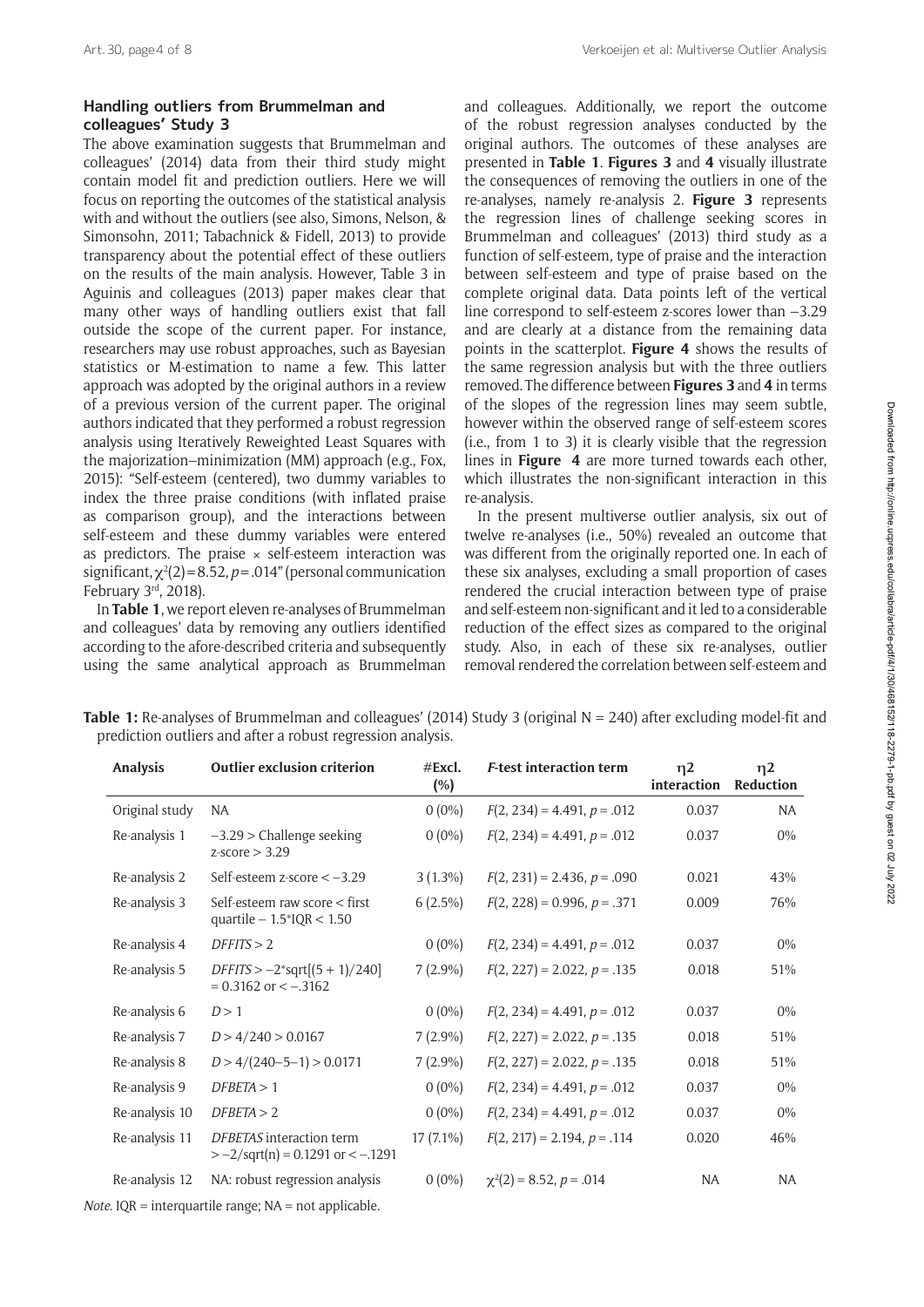





**Figure 4:** Re-analysis 2: Scatterplot and regression lines of challenge seeking scores in Brummelman and colleagues' third study as a function of self-esteem and type of praise after removal of three extreme cases.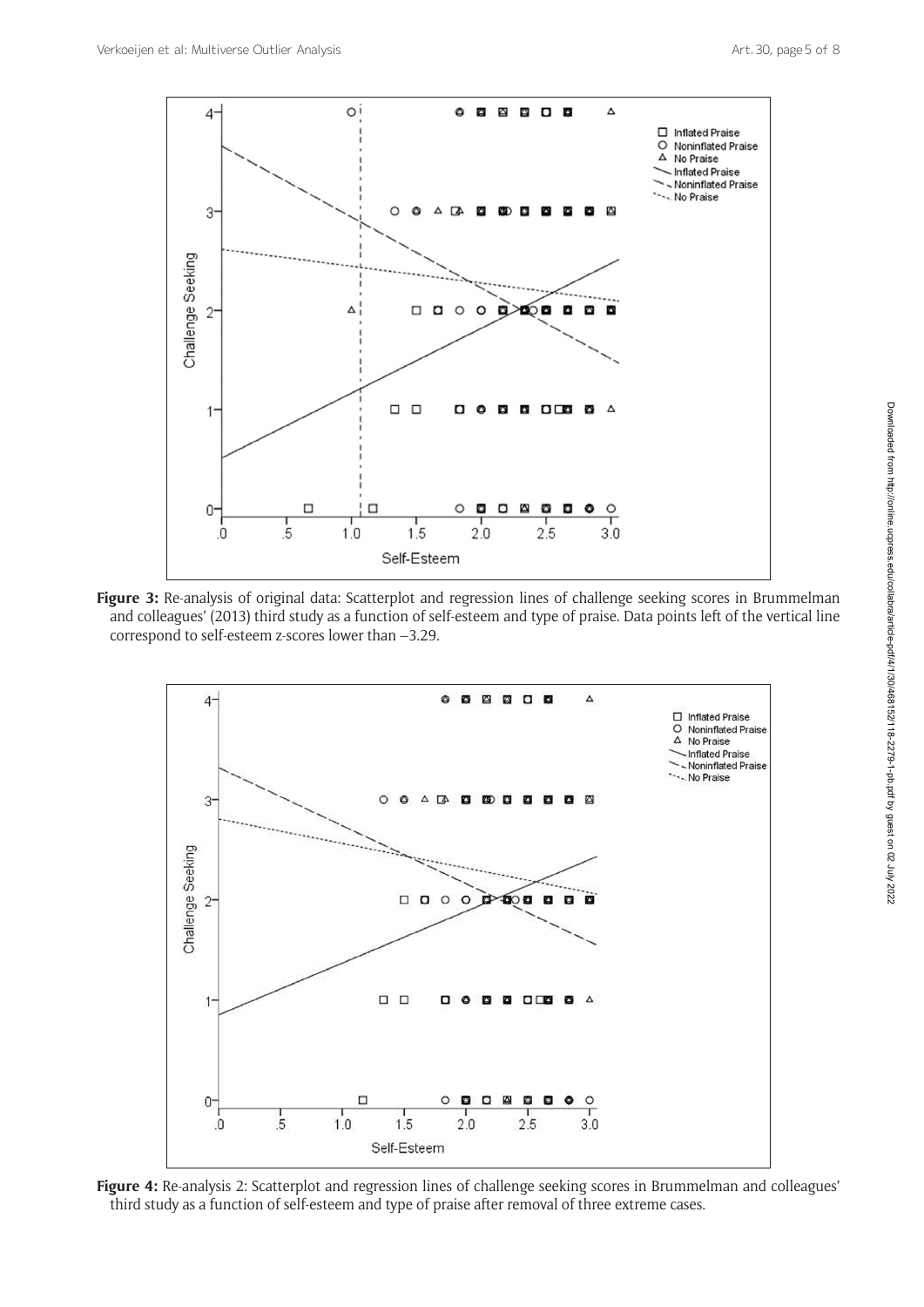challenge seeking in each of the praise type conditions (cf. simple slopes) non-significant. It could be argued that these non-significant findings were due to a reduced power to pick up the interaction effect from the original study, although this explanation seems implausible given the small number of excluded observations (the number of excluded cases varied between 3 (1.3%) and 17 (7.1%)) and given that the effect sizes in the re-analyses were much smaller than in the original study.

## **Discussion**

In the present study, we performed a multiverse outlier analysis on the data from Brummelman and colleagues' (2014) third study. Because there are different criteria to identify influential outliers, different cut-off scores within a specific criterion, and different ways of handling outliers, our analysis produced a small multiverse of twelve re-analyses. The robust regression analysis performed by the original authors yielded the same outcome as the original study. Furthermore, according to some often reported absolute cut-off scores (i.e., *DFFITS* > 2, Cook's *D* > 1, *DFBETA* > 1, and *DFBETA* > 2), there are no influential cases in the dataset. However, relative cut-off scores that take into account sample size and model complexity recommended by Aguinis and colleagues (2013), in combination with a visual inspection of the data pattern, indicate that Brummelman and colleagues' dataset contains both a small number of model-fit and prediction outliers. Following the guidelines by Aguinis and colleagues (2013), we compared the outcomes of the statistical analysis with and without the identified outliers. These re-analyses, which comprised 50% of the multiverse, demonstrated that removing those cases had a substantial effect on the crucial interaction between self-esteem and type of praise on challenge seeking. Specifically, the interaction was no longer statistically significant in any of these re-analyses and the interaction effect size was considerably reduced relative to the originally reported effect size.

The present study underlines the importance of being transparent about the multiverse of outcomes likely to result from outlier analyses. Consistent with the example we presented here based on Brummelman and colleagues' (2014) data, we think good practice would require that researchers indicate which type of outliers they are going to examine and that they report all outcomes that emerge from applying various reasonable identification criteria, various cut-off scores and various handling techniques. This enables other researchers to critically evaluate the strength of the empirical evidence for a particular hypothesis based on as much information as possible rather than on a possibly biased subset of this information. With a reported multiverse outlier analysis, researchers can (and should) still argue why one outcome (or a subset of outcomes) from the multiverse should be prioritized. This point may be important in the context of removing outliers from an analysis. Without substantive – as opposed to statistical – concerns researchers may have good arguments to refrain from dropping influential cases (cf. Simmons et al., 2011).

The re-analyses that were part of the present multiverse outlier analysis may provide some interesting avenues for future research. Both the scatterplots of Brummelman and colleagues' (2014) third study (see **Figures 3** and **4**) and a substantial subset of re-analyses suggest that the interaction between self-esteem and type of praise on challenge seeking might depend on a few low self-esteem scores. When these cases were removed, the interaction was no longer statistically significant and the same applied to the relationship between self-esteem and challenge seeking in each of the praise type conditions. This might suggest that Brummelman and colleagues' (2014) effect does not generalize to children across a wide range of self-esteem scores and might be confined to children with (very) low levels of self-esteem. It may be interesting to investigate this possibility in upcoming research. When doing so, it should be noted that researchers (e.g., Egberink & Meijer, 2011; Van den Bergh & Van Ranst, 1998) have identified substantial problems with the reliability and scalability of the Dutch Self-worth subscale for boys aging 8 through 12. Consequently, when targeting the same Dutch age group as Brummelman and colleagues (2014) did, it would be good to restrict the sample to girls or to use an alternative measure of self-worth with better psychometric properties.

As a final point, we emphasize that the approach in the present study was limited to an illustration of Aguinis and colleagues' (2013) recommendation to identify model-fit and prediction outliers within the context of a regression analysis through various reasonable diagnostics and to report the outcomes of the regression analysis with and without the identified extreme cases. In our view, this approach has a considerable practical utility as a screening tool for influential outliers in regression analysis because it aligns well with the statistical knowledge and skills of the vast majority of researchers in the field of psychology. However, there are other – more advanced – approaches that could be used to identify and handle outliers. Aguinis and colleagues (2013) provide a rich overview of options in table 1 through 3 of their review paper, for example, robust techniques, such as M-estimation (e.g., Fox, 2015, Chapter 19), might be employed. Furthermore, researchers could consider univariate outlier detection methods that do not assume normality, but instead are adjusted to the distribution of the majority of data points (e.g., van der Loo, 2010). Additionally, in case of multivariate response data, person fit statistics could be calculated based on an Item Response Theory Framework to identify cases with deviant response pattern (e.g., Felt, Castaneda, Tiemensma, & Depaoli, 2017; Meijer, 2002).

#### **Conclusion**

In closing, the multiverse outlier analysis in the present study contains various outcomes with respect to outlier identification and outlier handling techniques (i.e., our re-analyses and the robust regression analysis). Reporting these results is important because it enhances transparency. In addition, and quoting Aguinis and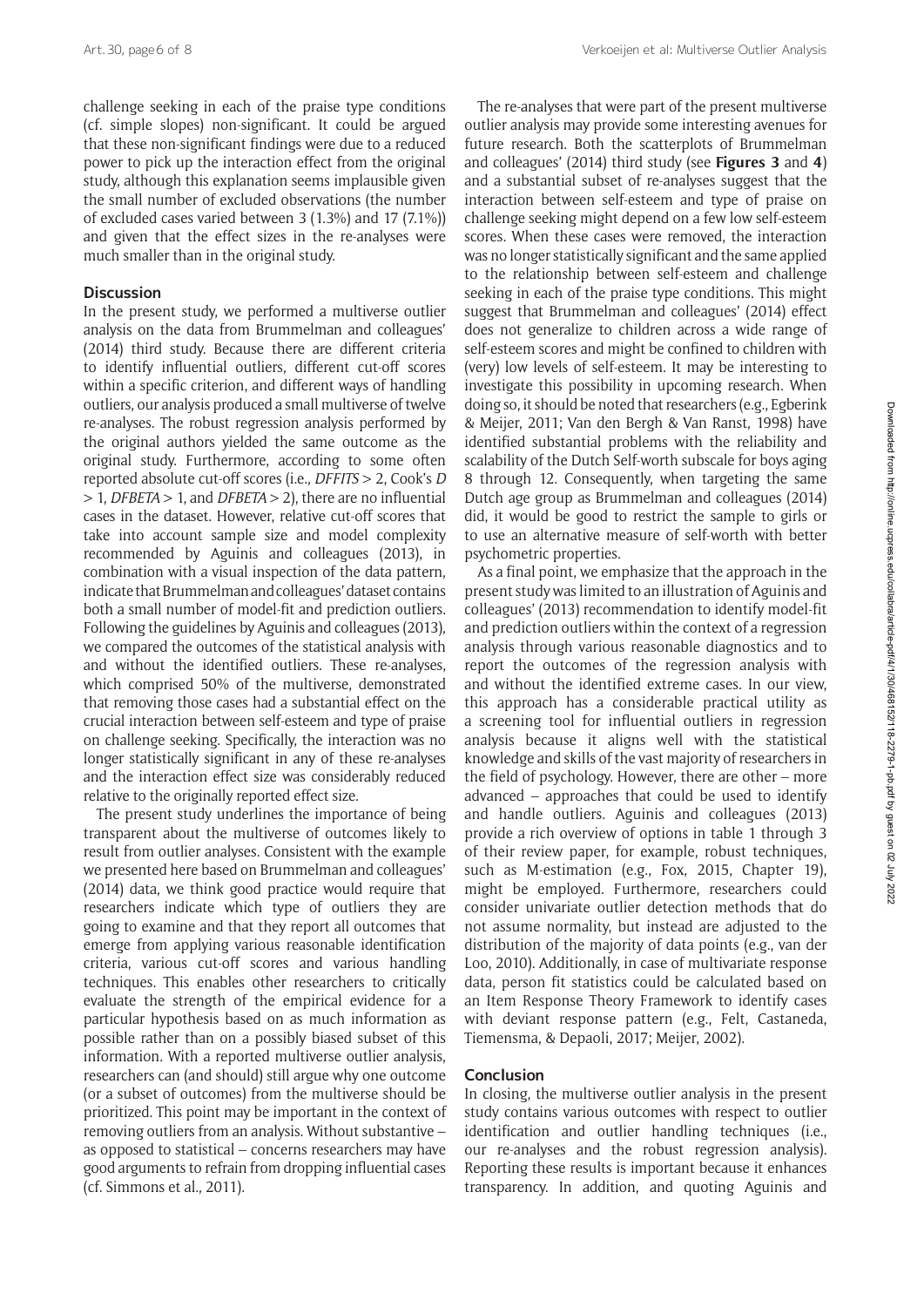colleagues (2013), it serves to … "(a) place the burden of determination for the most "accurate conclusions" on the reader and (b) ensure complete transparency so that the handling technique does not appear to have been chosen because it supported one's hypotheses" (p. 291). Furthermore, we think that the outcomes of our re-analyses nuance Brummelman and colleagues' (2014) central claim because in half of these re-analyses the interaction between self-esteem and type of praise on challenging seeking seems to hinge on children with low levels of self-esteem. However, we invite the reader of this paper to formulate her of his own conclusion based on our multiverse outlier analysis.

## **Data Accessibility Statement**

The present paper reports re-analyses of the Brummelman and colleagues' (2014) data from Study 3. Because we did not collect these data, we are not allowed to make them accessible. Please contact Dr. Eddie Brummelman for access to the original dataset.

## **Additional File**

The additional file for this article can be found as follows:

• **Appendix S1.** Histogram of transformed self-esteem scores. Docx. DOI: [https://doi.org/10.1525/collabra.](https://doi.org/10.1525/collabra.118.s1) [118.s1](https://doi.org/10.1525/collabra.118.s1)

## **Acknowledgements**

We are grateful to Eddie Brummelman for sharing the original data.

## **Competing Interests**

The authors have no competing interests to declare.

## **Author Contributions**

- Contributed to conception: PV, MP, SB
- Contributed to acquisition of data: Not applicable
- Contributed to analysis and interpretation of data: PV, MP, SB
- Drafted and/or revised the article: PV, MP, SB
- Approved the submitted version for publication: PV, MP, SB

## **References**

- **Aguinis, H., Gottfredson, R. K.,** & **Joo, H.** (2013). Best-practice recommendations for defining, identifying, and handling outliers. *Organizational Research Methods, 16*, 270–301. DOI: [https://doi.](https://doi.org/10.1177/1094428112470848) [org/10.1177/1094428112470848](https://doi.org/10.1177/1094428112470848)
- **Bollen, K. A.,** & **Jackman, R. W.** (1990). Regression diagnostics: An expository treatment of outliers and influential cases. In: Fox, J., & Long, J. S. (Eds.), *Modern methods of data analysis*. Newbury Park, CA: Sage.
- **Brummelman, E., Thomaes, S., Orobio de Castro, B., Overbeek, G.,** & **Bushman, B. J.** (2014). "That's not just beautiful-that's incredibly beautiful!": The adverse impact of inflated praise on children with low selfesteem. *Psychological Science, 25*, 728–735. DOI: <https://doi.org/10.1177/0956797613514251>
- **Cook, R. D.,** & **Weisberg, S.** (1982). *Residuals and influence in regression*. New York, NY: Chapman & Hall.
- **Cook, R. D.,** & **Weisberg, S.** (1999). *Applied regression including computing and graphics*. New York, NY: Wiley. DOI: <https://doi.org/10.1002/9780470316948>
- **Egberink, I. J. L.,** & **Meijer, R. R.** (2011). An item response theory analysis of Harter's Self Perception Profile for Children or why strong clinical scales should be distrusted. *Assessment, 18*(2), 201–212. DOI: [https://](https://doi.org/10.1177/1073191110367778) [doi.org/10.1177/1073191110367778](https://doi.org/10.1177/1073191110367778)
- **Felt, J. M., Castaneda, R., Tiemensma, J.,** & **Depaoli, S.** (2017). Using person fit statistics to detect outliers in survey research. *Frontiers in Psychology, 8*, 863. DOI: <https://doi.org/10.3389/fpsyg.2017.00863>
- **Field, A.** (2013). *Discovering statistics using SPSS* (4th ed.). Thousand Oaks, CA: Sage.
- **Fox, J.** (2015). *Applied Regression Analysis and Generalized Linear Models*. Thousand Oaks, CA: Sage.
- **Meijer, R. R.** (2002). Outlier detection in highstakes certification testing. *Journal of Educational Measurement, 39*, 219–233. DOI: [https://doi.](https://doi.org/10.1111/j.1745-3984.2002.tb01175.x) [org/10.1111/j.1745-3984.2002.tb01175.x](https://doi.org/10.1111/j.1745-3984.2002.tb01175.x)
- **Parke, C.** (2013). *Essential first steps to data analysis: Scenario based examples using SPSS*. London, England: Sage. DOI: <https://doi.org/10.4135/9781506335148>
- **Simmons, J. R., Nelson, L. D.,** & **Simonsohn, U.** (2011). False-positive psychology: Undisclosed flexibility in data collection and analysis allows presenting anything as significant. *Psychological Science, 22*, 1359–1366. DOI: <https://doi.org/10.1177/0956797611417632>
- **Steegen, S., Tuerlinckx, F., Gelman, A.,** & **Vanpaemel, W.** (2016). Increasing transparency through a multiverse analysis. *Perspectives on Psychological Science, 11*, 702–712. DOI: [https://doi.](https://doi.org/10.1177/1745691616658637) [org/10.1177/1745691616658637](https://doi.org/10.1177/1745691616658637)
- **Stevens, J. P.** (2002). *Applied multivariate statistics for the social sciences* (4th ed.). Hillsdale, NJ: Erlbaum.
- **Tabachnick, B. G.,** & **Fidell, L. S.** (2013). *Using multivariate statistics*. Boston: Pearson/Allyn & Bacon.
- **Van den Bergh, B. R. H.,** & **Van Ranst, N.** (1998). Selfconcept in children: Equivalence of measurement and structure across gender and grade of Harter's Self-Perception Profile for Children. *Journal of Personality Assessment, 70*(3), 564–582. DOI: [https://doi.](https://doi.org/10.1207/s15327752jpa7003_13) [org/10.1207/s15327752jpa7003\\_13](https://doi.org/10.1207/s15327752jpa7003_13)
- **van der Loo, M. P. J.** (2010). Distribution based outlier detection for univariate data. Discussion paper 10003. The Hague: Statistics Netherlands.